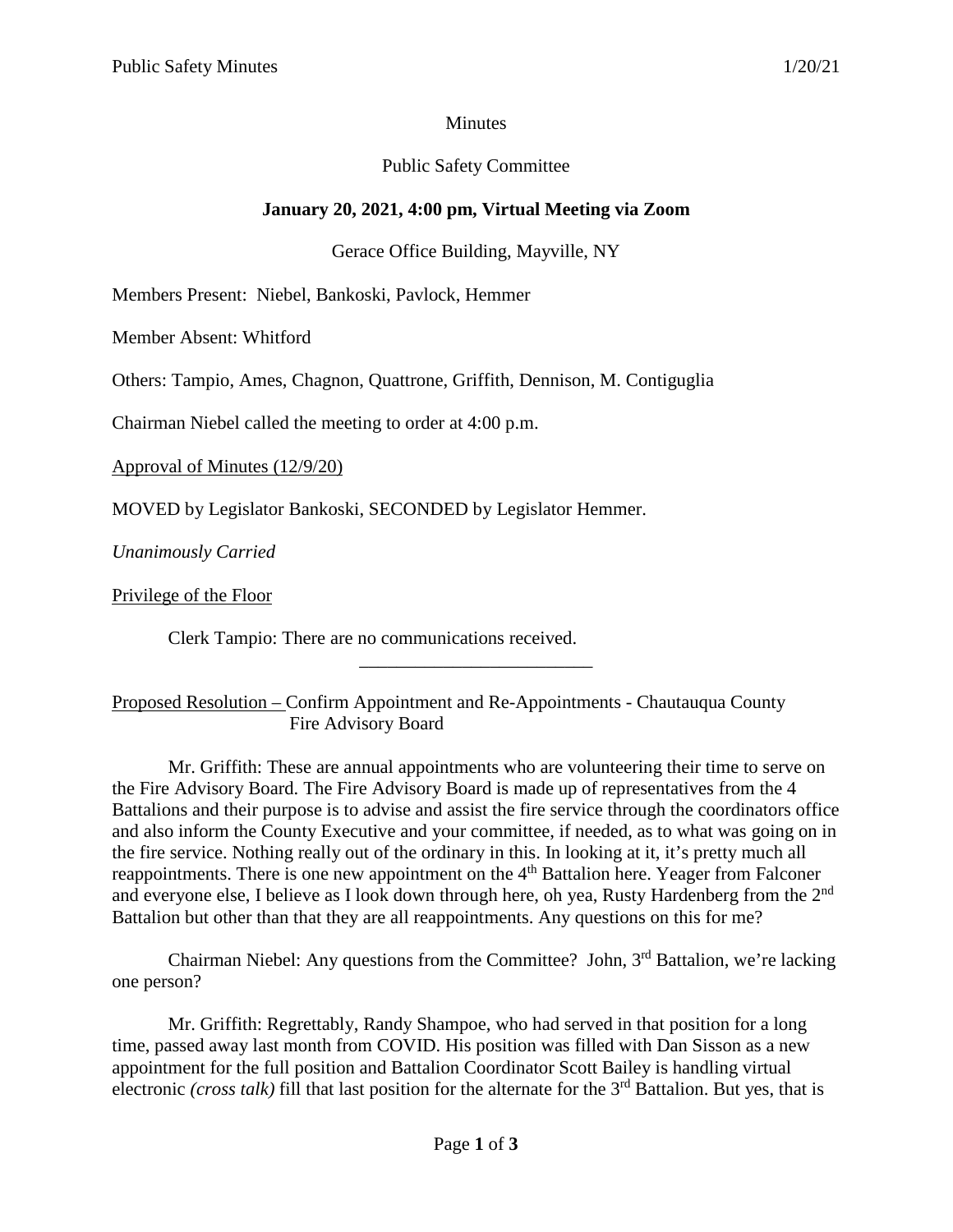why there is an open seat there and it should be filled by the end of the day today. We'll get that information *(inaudible)*…

Chairman Niebel: So does that have to come before us next month?

Mr. Griffith: We would have a resolution next month to confirm *(inaudible)* for your approval and the County Executive's approval going forward.

Chairman Niebel: Any other questions of John?

### *Unanimously Carried*

### Proposed Resolution – Authorize Acceptance of Indigent Legal Services Grant for the Period January 1, 2020 to December 31, 2022

Ms. Contiguglia: I'm the data officers for the Public Defender's office. These funds are a continuation of distribution seven which ended on 12/31/19 and the funds are for \$269,919. It does not require any budget amendments or any additions to the – like the budget will help to maintain the local share of the Public Defender's office.

Chairman Niebel: Committee, any questions of Madeline?

Legislator Hemmer: This is not adding any additional employees or anything? It's just funding the normal operation of the Public Defender's office.

Ms. Contiguglia: Exactly. It's doesn't add any additional staff, it doesn't add any additional expense to the County. It just to help maintain some of our expenses that we currently have. It does add a line for COVID 19 related expenses for the Public Defender's office. So, New York State has offered to assume the expense for those expenses that we had. We had to add plexie glass barriers, face masks, sanitizing, extra cleaning supplies. I know everybody's had those expenses these days so they just took on the responsibility of those expenses will not cost the County any money. It will all be through New York State.

Chairman Niebel: John, just for your information, a few years ago we did add a number of people to the Public Defender's office and it was through this grant fully funded by the State.

Legislator Hemmer: So this is just a continuation of that.

Chairman Niebel: Pretty much. Those in favor?

## *Unanimously Carried*

Proposed Resolution – Confirming 2021 Salary of Public Defender

Clerk Tampio: I will address that for you Mr. Chairman. As you recall in the Organizational meeting held in 2020, we appointed Ned Barone as our Public Defender for a two